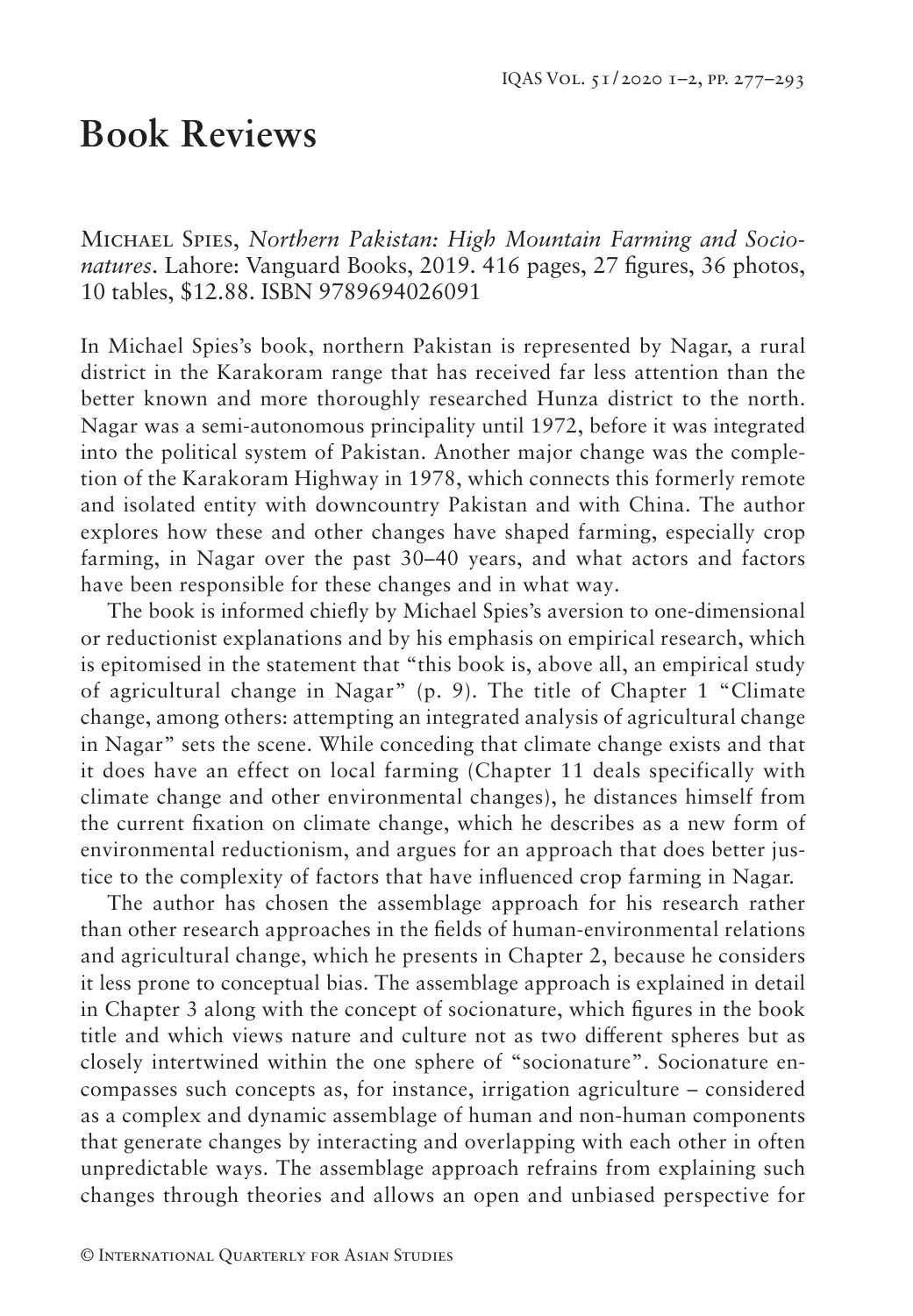empirical observations on the agency of the various components and on their interrelations with one another.

The book is based on the doctoral thesis of Michael Spies and on a total of four years of research, including eleven months of fieldwork between 2014 and 2016. During these months, he carried out interviews and informal discussions and collected observations during "innumerable walks around the villages and their environs" (p. 55). Intensive exposure to the field site, thorough and careful attention to detail, checking and cross-checking observations against each other and against other sources of information are characteristic features of Michael Spies's style of empirical research and render the chapters on agricultural changes in Nagar into repositories of a stunning wealth of facts and insights. Moreover, due to the remarkable ability of Spies to guide the reader along the multiple and interconnecting threads of his narrative, the reader does not get mired in detail.

The changes that Michael Spies has detected and analysed can be summarised as follows. The most prominent is the shift from subsistence cropping to the production of cash crops, in particular potatoes, apricots, cherries and apples. At the same time agriculture has lost much of its appeal and importance as a livelihood as new income opportunities have emerged. The resulting shortage of agricultural labour has led or contributed to a decline in certain agricultural activities, such as animal husbandry involving transhumance. That the decline in livestock numbers is also due to an increase in commercial potato production, which has contributed to a shortage of winter fodder, is just one example of the co-occurrence of changes that influence each other in complex ways. Declining livestock numbers have reduced the availability of manure for crop production, which is compensated for by the introduction of chemical fertilisers, as just one of many technological innovations.

Key events in bringing about these changes were, as mentioned above, the incorporation of Nagar into Pakistan in 1972, and the opening in 1978 of the Karakoram Highway, which provided access to markets and facilitated interventions by development organisations such as FAO/UNDP and AKRSP (Aga Khan Rural Support Programme) as well as other actors, including the government. The impact of changes in the biophysical environment seems somewhat less significant. Changes in the climate have prolonged the growing season and made double cropping possible, but on the other hand have increased the vulnerability of villages in exposed locations to the effects of glacier melting or erosion.

The book is written in excellent English (not least because of the absence of jargon). From among the numerous illustrations, the maps of land use in Hopar, 1986 and 2014, and the repeat photographs of the same locations in the mid-1980s and 2014/15 stand out as very instructive examples of some changes in Nagar.